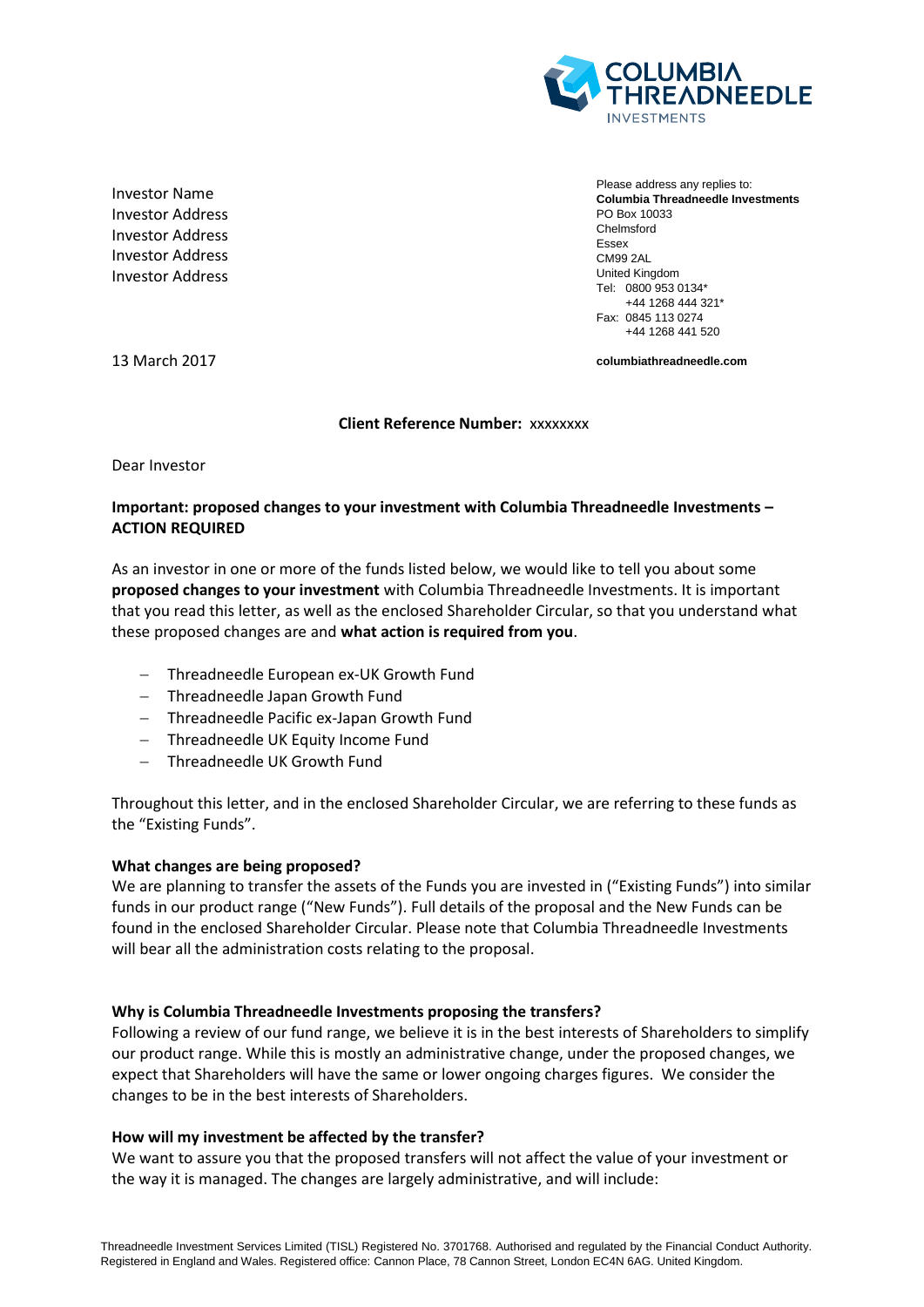- 1. A change to the cut-off time you can buy or sell shares at that day's price. This cut-off time, which we call the valuation point, is when we measure the value of a fund's total assets in order to set that day's price. As a result of the proposed changes, the valuation point will move from 2.00pm to 12.00 noon. Requests received after that time will receive the share price for the following valuation point.
- 2. A change to the date on which income is paid for income shares.
- 3. Changes to the way certain fees are applied.

The enclosed Shareholder Circular provides full details of the differences between the Existing Funds and the New Funds.

### **How will my Individual Savings Account** (**ISA) be affected by the transfer?**

There will be certain changes to the terms and conditions for your ISA if the proposals are approved. We believe that the ISA terms and conditions for the New Funds are no less favourable to you than those in place for the Existing Funds. It is important for you to know that, if the proposed transfers are approved, the ISA terms and conditions will change on 12 May 2017 when the transfers take place. Please read the enclosed Terms and Conditions Comparison document to find out more about the differences between the ISA terms and conditions for the New Funds.

# **What happens if I own other Threadneedle funds in an ISA?**

There will be no change to the ISA terms and conditions for any of the other funds offered by us at this stage.

# **As an ISA investor, what other options do I have?**

If the transfers are approved your investments will be automatically transferred on the Effective Date. If you do not want your investments to be transferred to the New Funds, you have the following options for your ISA:

- You can choose to switch your investment in the Existing Fund(s) into another Threadneedle Fund(s) not affected by this proposal.
- Alternatively, you can transfer your ISA investment to another ISA manager. To do so, you will need to complete an ISA transfer form and send it to your new ISA manager, who will then contact us to complete the transfer.
- You may also cash in your investment at any time, but if you do this it will lose its ISA status.

### **When will the transfers take place?**

Extraordinary General Meetings (EGMs) will be held on 12 April 2017. You can vote for or against this proposal, either in person at the EGM or by completing the enclosed proxy form.

In order for the transfers to proceed, at least 75% of the votes cast at the EGMs must be in favour of the transfers. If approved, the transfers will take place on 12 May 2017.

The transfers will only take place if the shareholder resolutions for all the Existing Funds are approved. In the event that any of the transfers are not approved, none of the transfers will take place and the Existing Funds will continue to operate as they currently do for the foreseeable future.

The results of the votes will be available on our website columbiathreadneedle.com/changes from 13 April 2017.

### **What do I need to do?**

.

It is important that you read this letter and the enclosed Shareholder Circular. Together they form notification of the proposed changes, and provide full details of the process and implications for you as an investor.